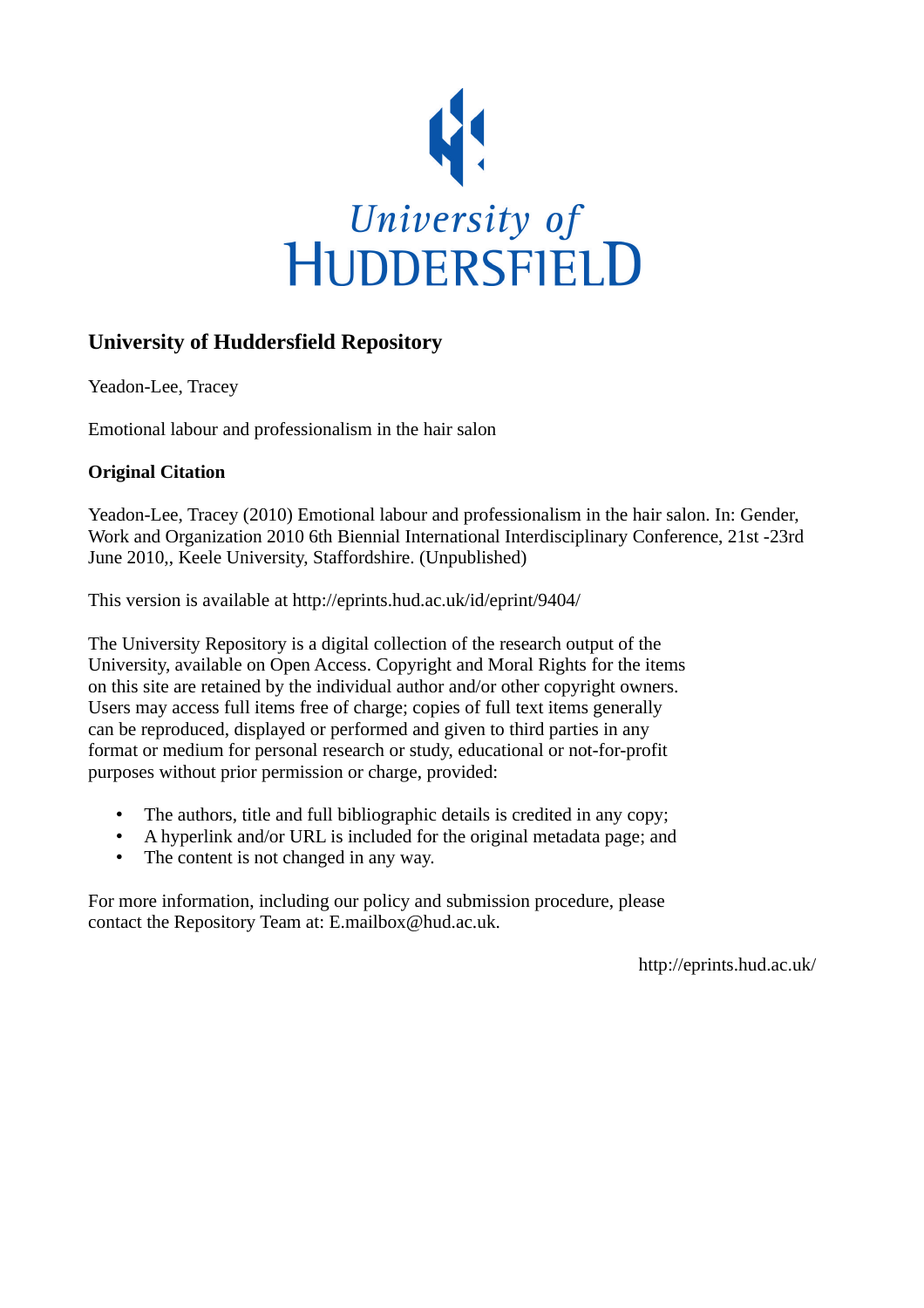# Dr Tracey Yeadon-Lee University of Huddersfield

'Emotional labour and **Professionalism in the Hair Salon** 

(please do not use or quote without permission)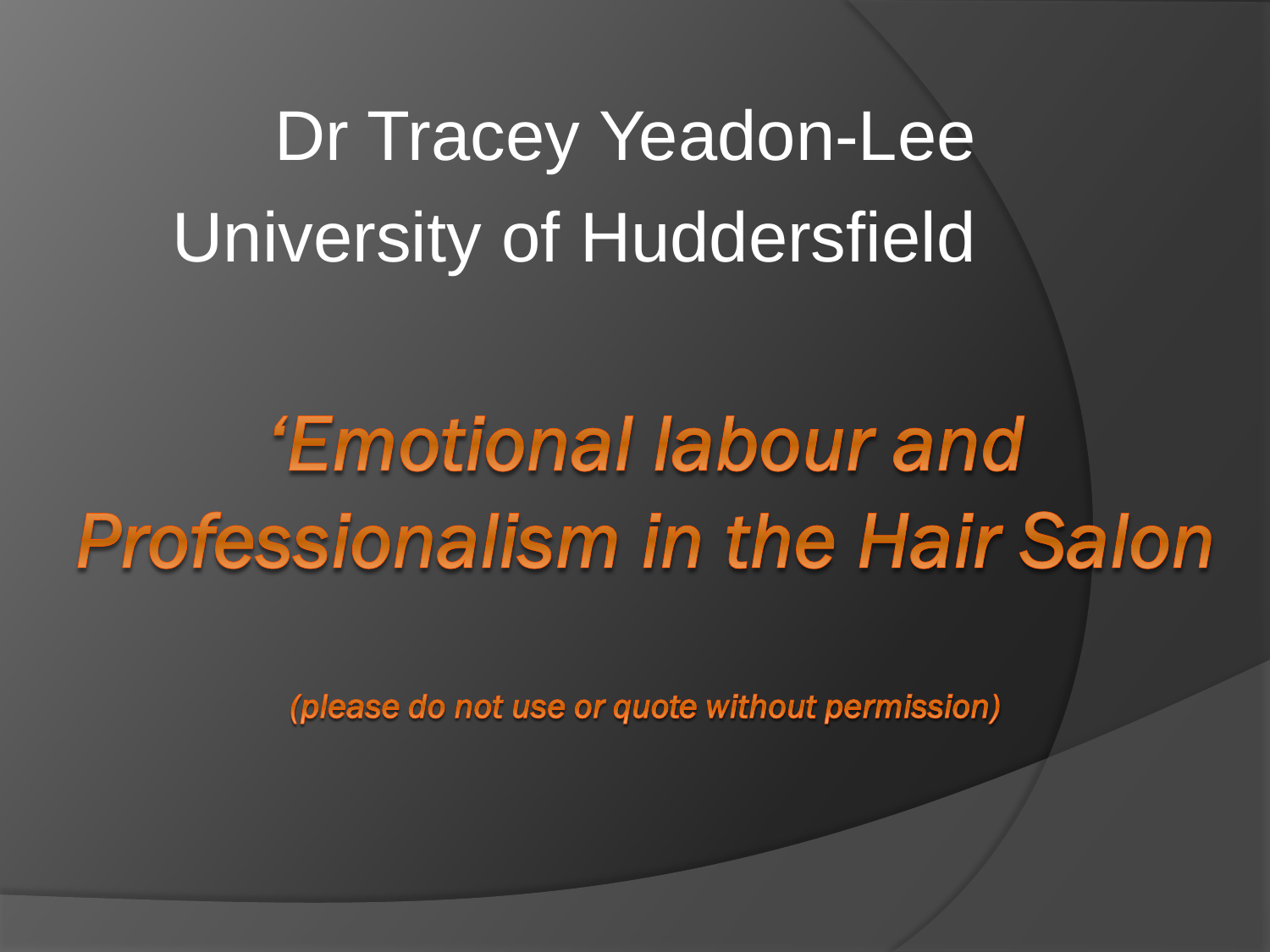Focus : professional status and issues of customer service and emotional labour in the work of hair stylists in 'up-market' UK salons

- Professional status' constructionist, interactionist approach – 'professional' status as social and discursive achievement
- Lit: Debra Gimlin (1996) "Pamela"s place: Power and negotiation in the Hair Salon":

 Argues - Hairstylists can neither claim or be seen to be 'professional' due to the commercial, service-oriented nature of the job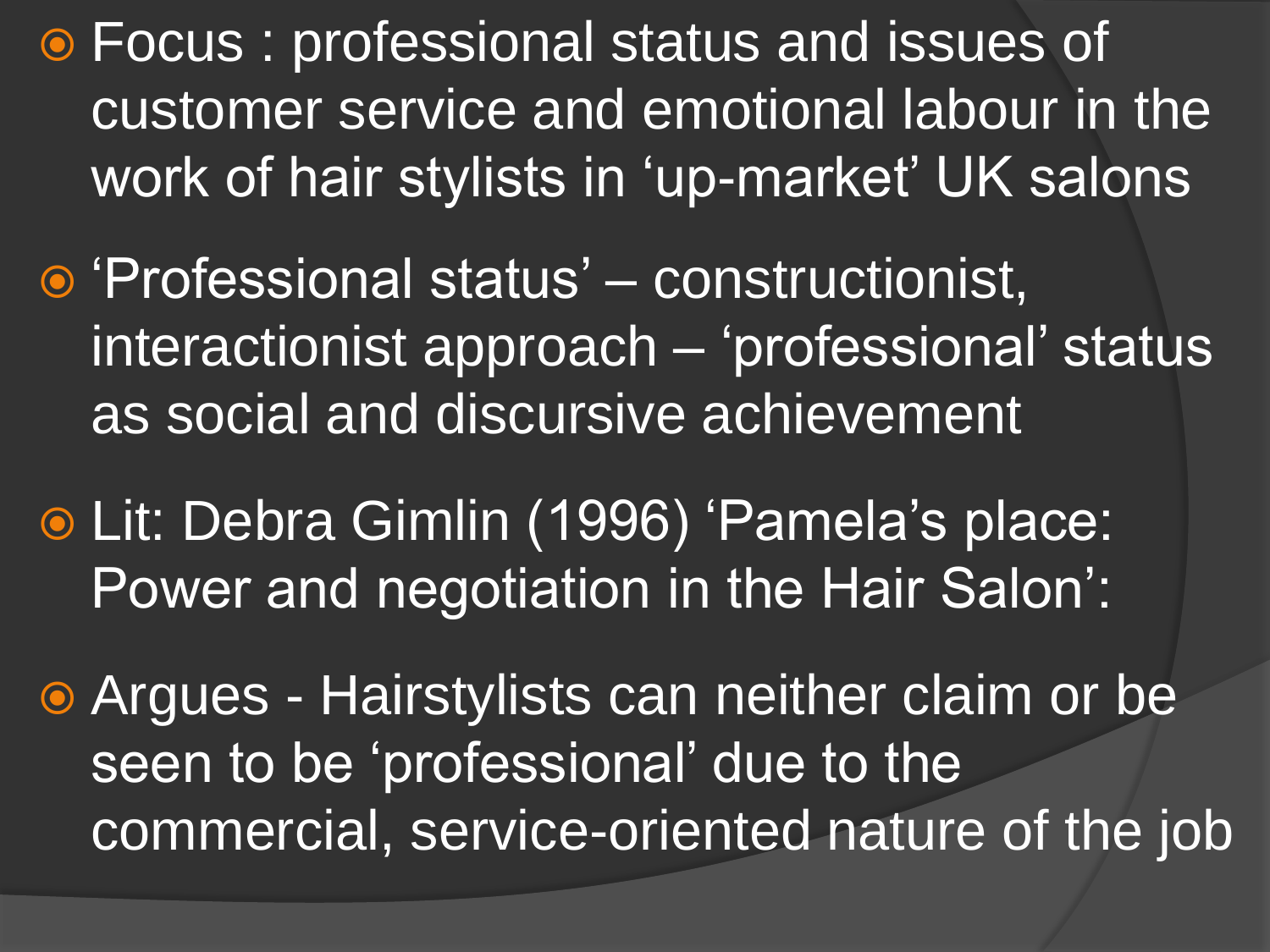- Stylists display knowledge/ expertise about styles and procedures - but nullified by emotional labour – compelled' through service ethos to give customers what they want
- **Contributes to negative perception of** hairdressing
- Two main problems :
- **1. Limited to small 'backstreet' and** independent salons
- 2. Limited conceptual treatment of customer service ethos/practices underpinning the work of hair stylists – 'giving clients what they want' too simplistic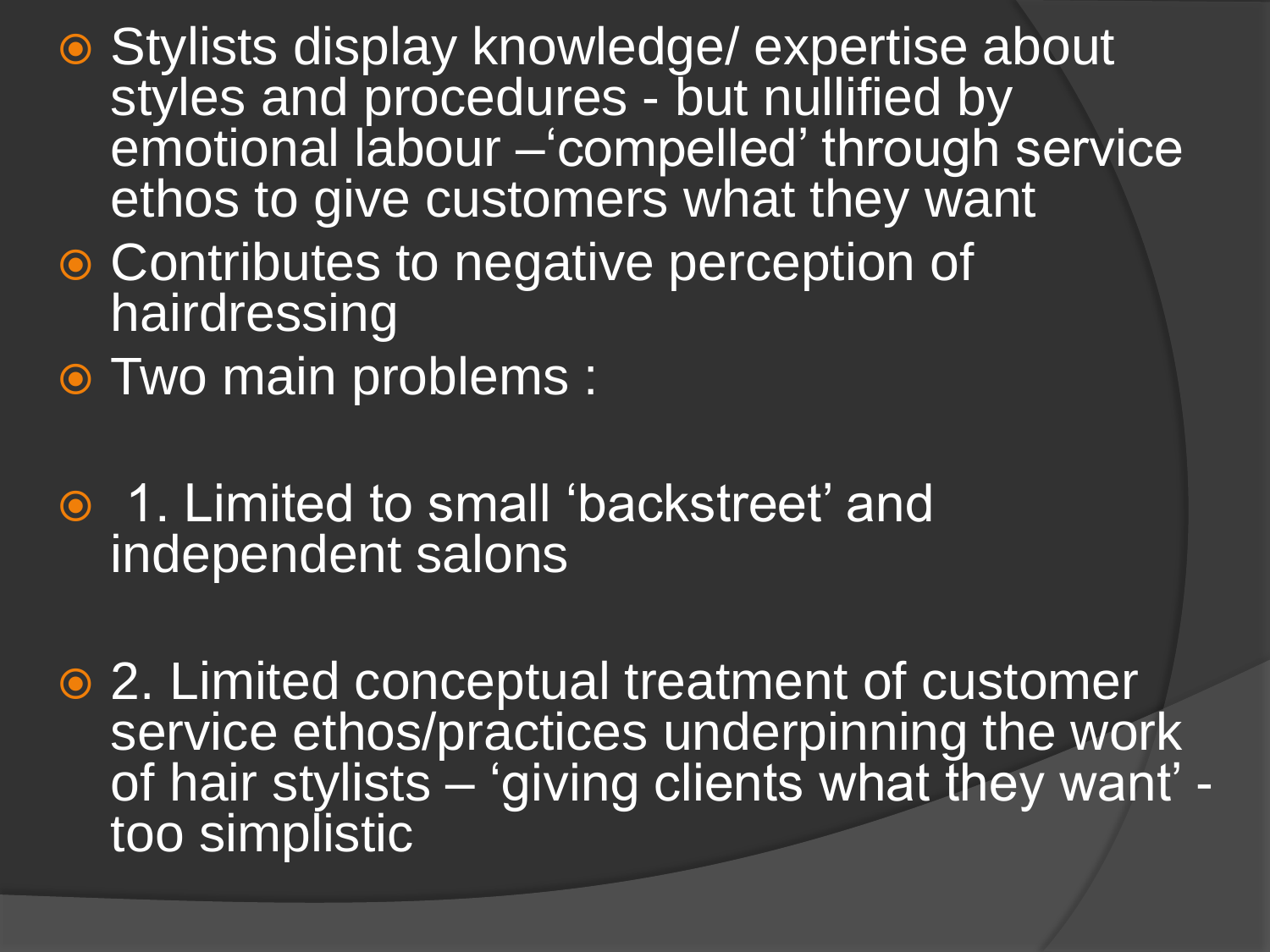# **• Argument of this paper:**

o In up-market hair salons - customer service discourses/practices constitute complex set of "resources" for stylists which can be used by them to :

 Enhance both personal and organisational performance

 Exercise influence in relationships with clients - maintain authority and expertise and achieve a 'professional' status in relation to clients.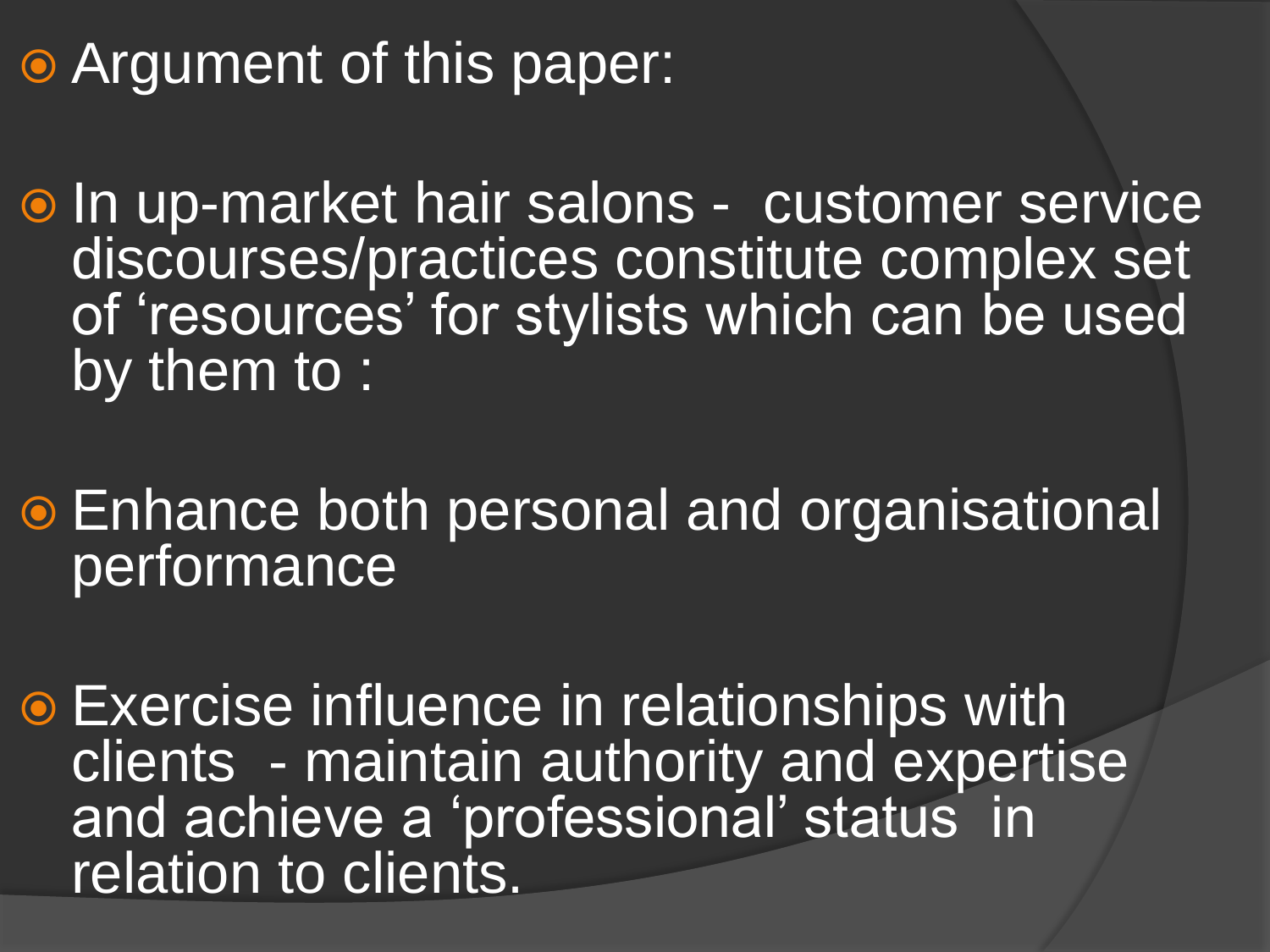## **Methodology**

- Literature: occupational training, business development
- Empirical work North of England, involving:
- Four "upmarket" hairdressing organisations: business training provider, franchised chain salon, two medium sized independent salons
- **Informal 'observations' of hairdressing work**
- Interviews with 4 directors, 1 hairdressing academy trainer and 6 stylists

**Interviews with clients of 'up-market' salons**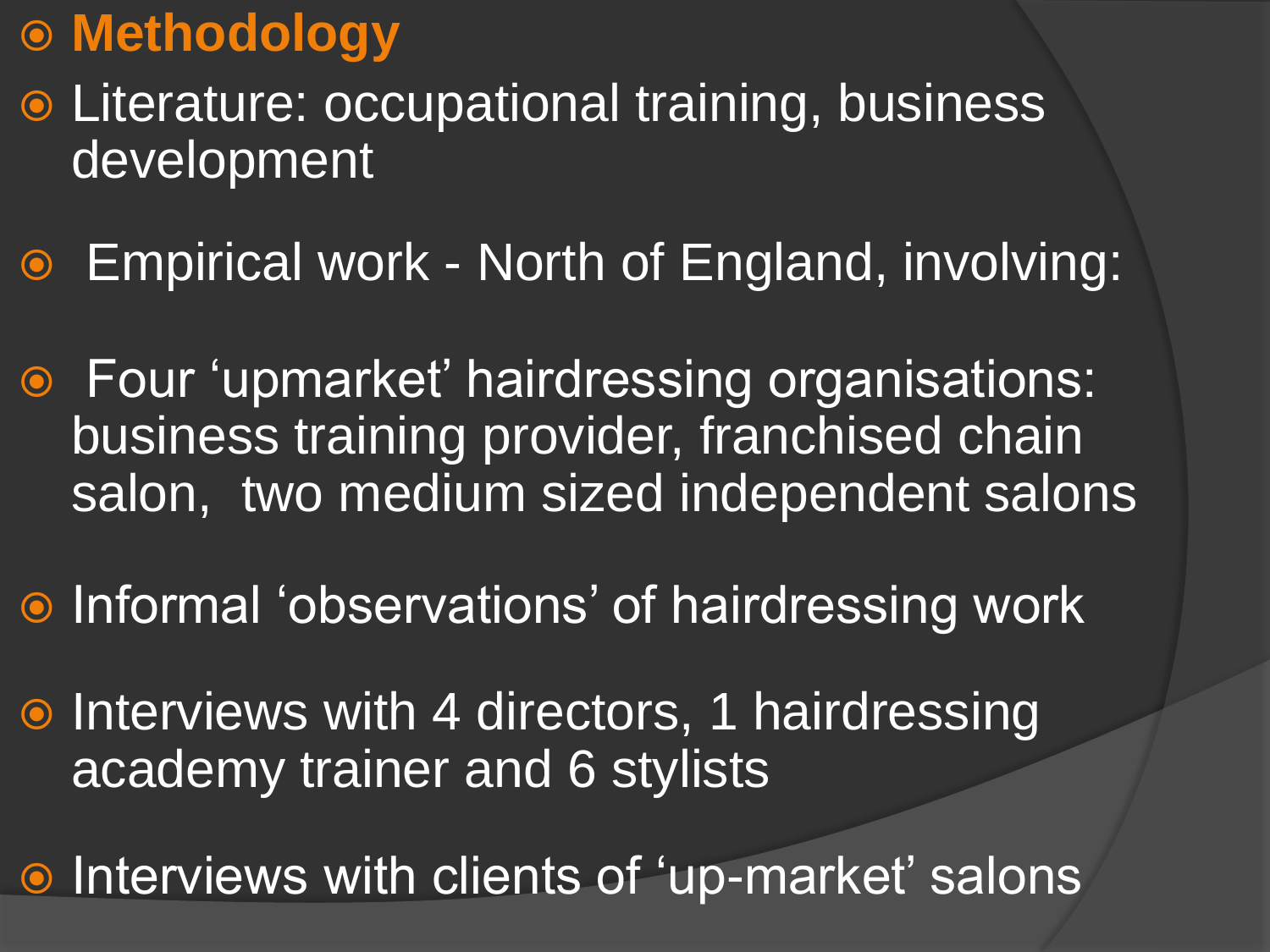# **UK hairdressing industry: characteristics**

- Growing industry approximately 36,000 salons in UK (Habia, 2006)
- Mainly small independent low priced salons but franchising salons and 'up-market' independents increasing
- Feminised occupation: low status, low-skilled and low paid work
- Long tradition of vocational training and CPD. NVQ level two (minimum) level 3 usual for upmarket salons, can take up to 3 years to qualify
- No licence to practice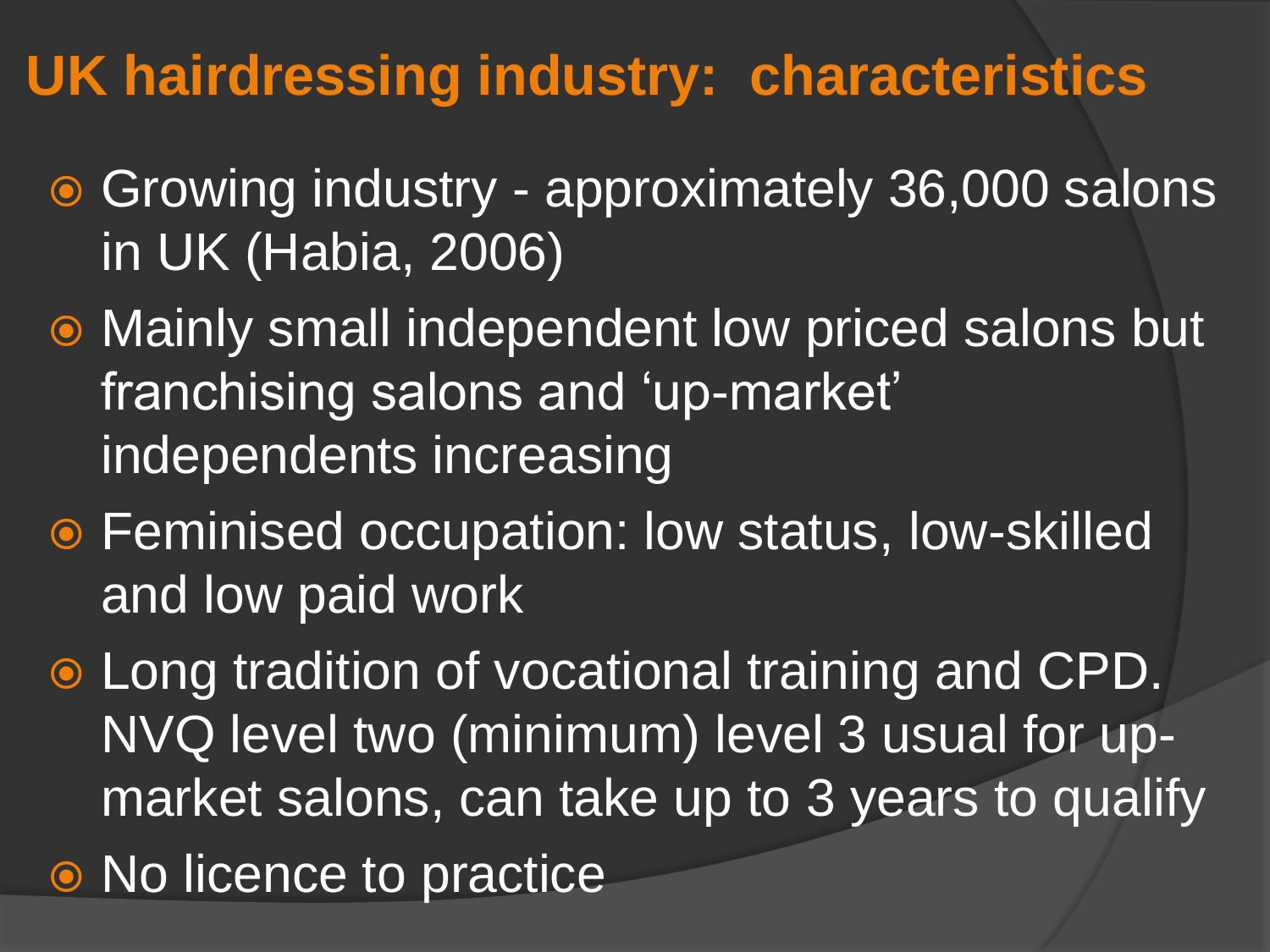The Research: 'upmarket' hair salons

**■ Business development literature and interviews** indicate: upmarket salons more complex discourse of customer service than Gimlin outlines

● customer service - not simply what customers want (good haircut) but 'luxurious service' that delights and 'wows' clients - 'exceeds' their expectations - main way in which to compete: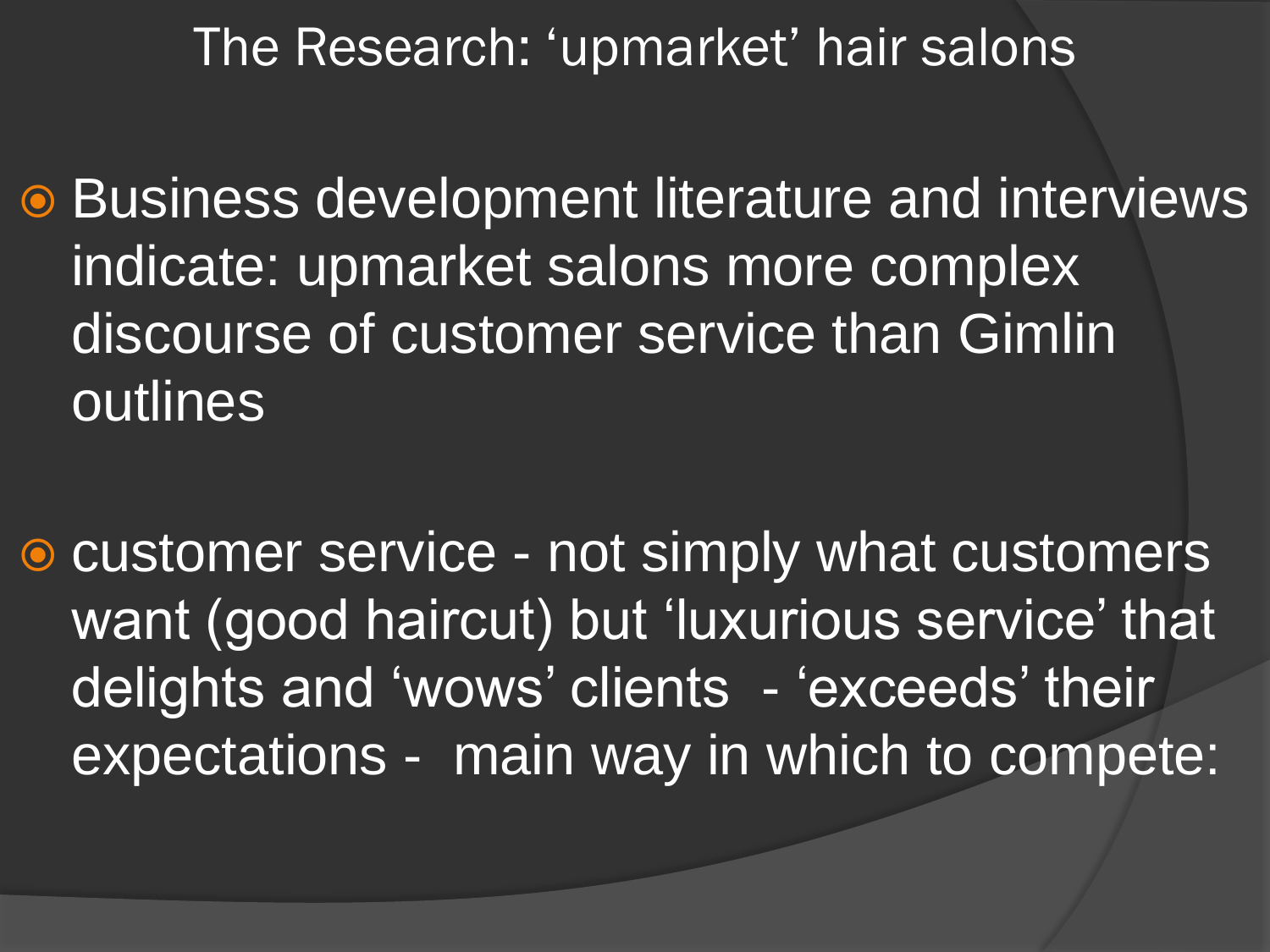# Tim, Business Dev Director:

- $\bullet$  'Upmarket and aspiring upmarket, quality oriented salons understand that they"ve got to give an experience not just cut someone's hair'
- Overall aim: gain competitive advantage establish and maintain client 'trust' and regular client base
- **The Fantastic Hairdresser create 'raving'** clients" who "spread the word" and recommend to others.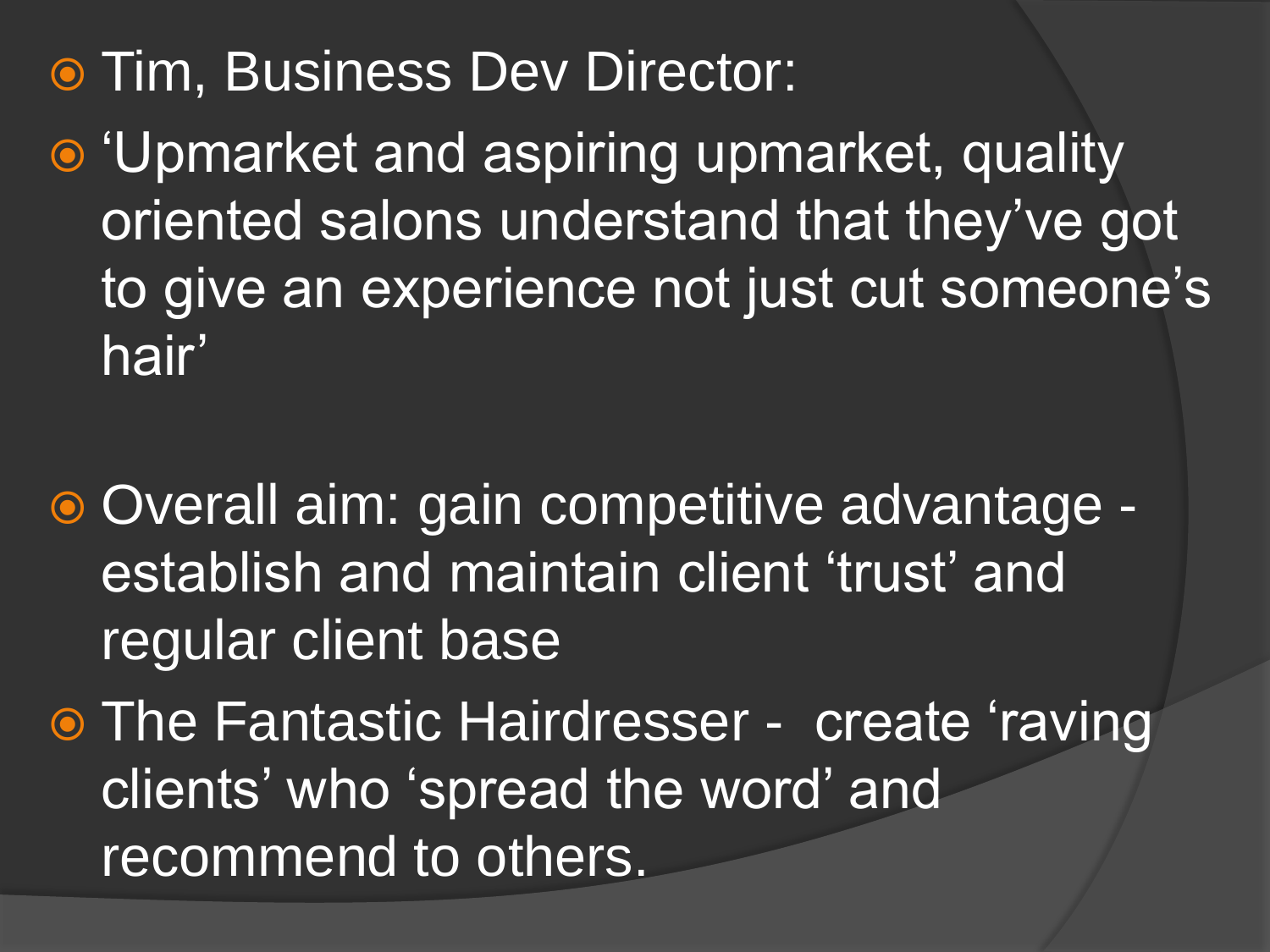**• How? High standards across:** 

● Servicescape : Salon Interior etc.

Workforce development: Quality training

 Appearance/demeanour – "aesthetic labour", "looking the part" (Nickson et al, 2001)

 Importantly, emotional labour – management of emotions and their appropriate display (customer oriented) (Hochschild, 1983).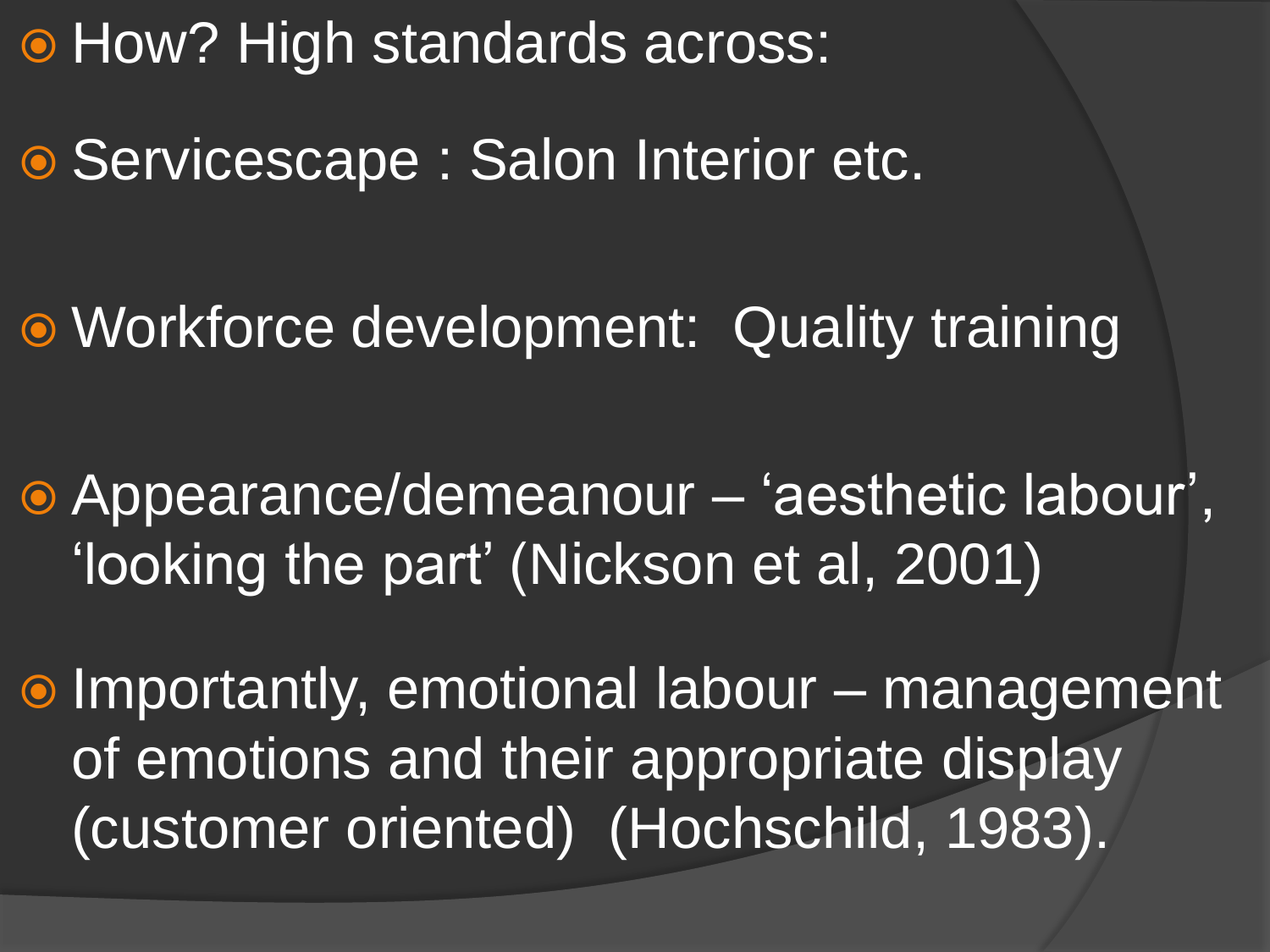- Alan Austin-Smith : encourage 7 key characteristics of the 'fantastic hairdresser'
- 1. passion
- 2. delight : "wow", "exceed expectations" of clients, "be constantly looking to make a difference'
- 3. inspire– inspire/excite people
- 4. ambassador: for the business, salon, self, industry
- 5. performer
- 6. alive inside –self-motivated
- $\odot$  7. always learning 'the only way to stay the best at what you do is constantly learning, constantly changing, creating, innovating all the time'.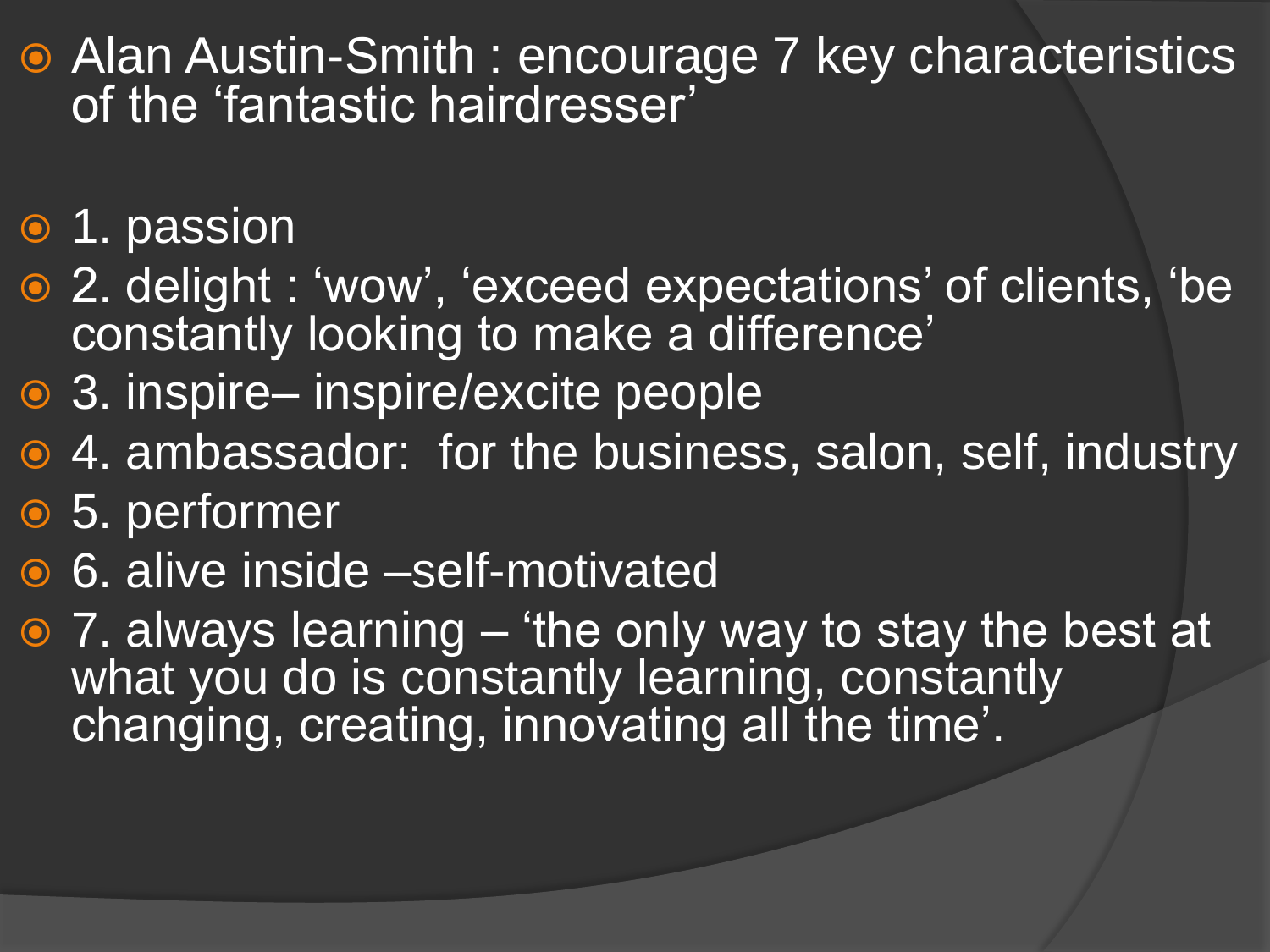- Qualities suggest that service excellence requires stylists to be knowledgeable, motivated, responsible and successful – engage in an active, influential form of emotional labour (rather than a passive, subservient form) in relation to clients.
- **Rhetoric or Reality?**
- Evident in interviews around central work practice: **Consultations**
- every visit consultation provided to all clients involve discussion about what style/ hair treatment the client would like and establish what the stylist will do :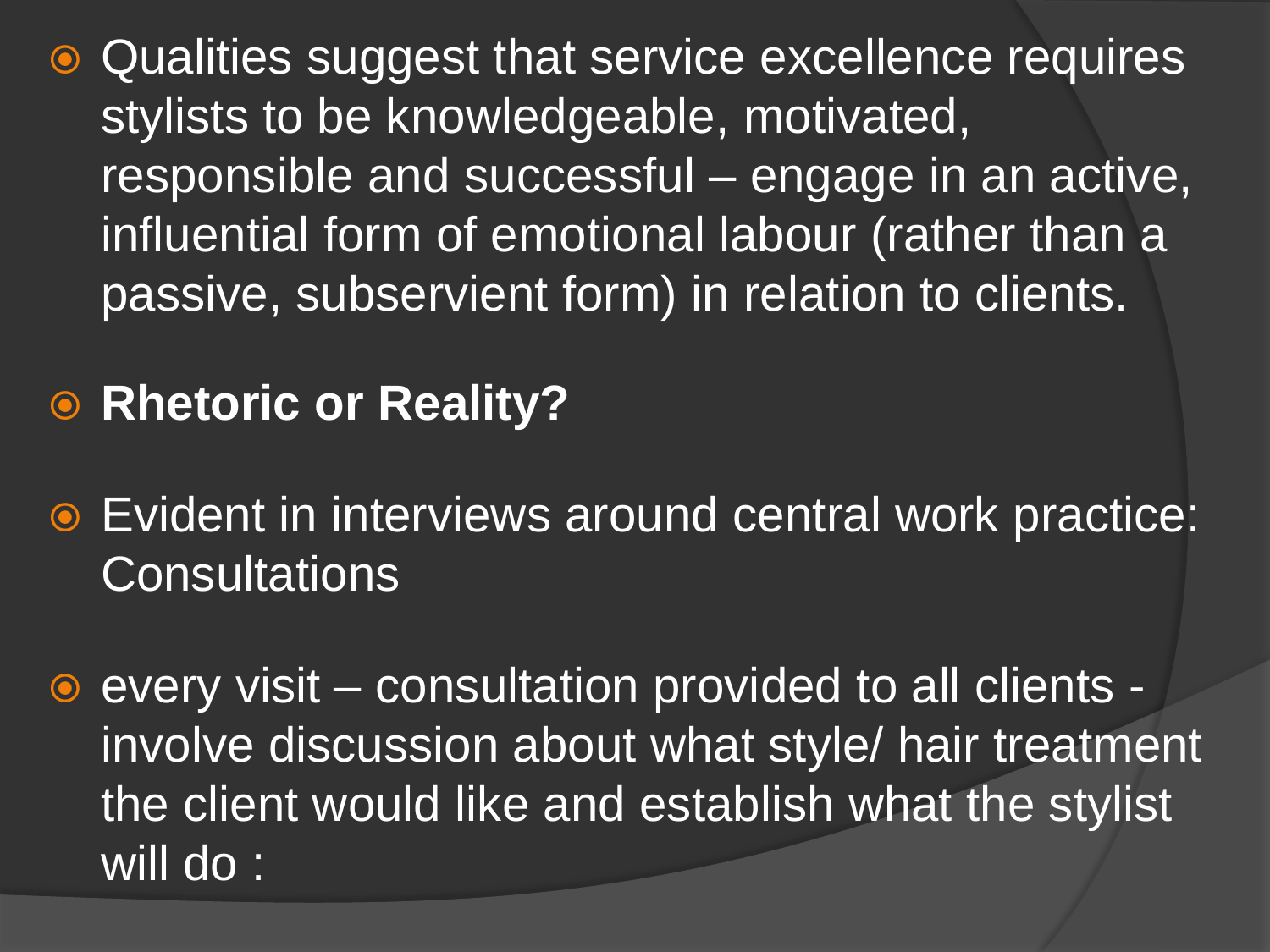● Sarah, Salon Director:

• 'The consultation, it's massively important ... it should take place every time a client walks in, it doesn"t matter whether it"s for a cut, blow dry or fringe trim, we have to make sure that we're both on the same page'

• Being on the same page' – negotiation' of service between client and stylist.

 Asking clients what they would like is the starting point - does not determine the final service product. E.g. ...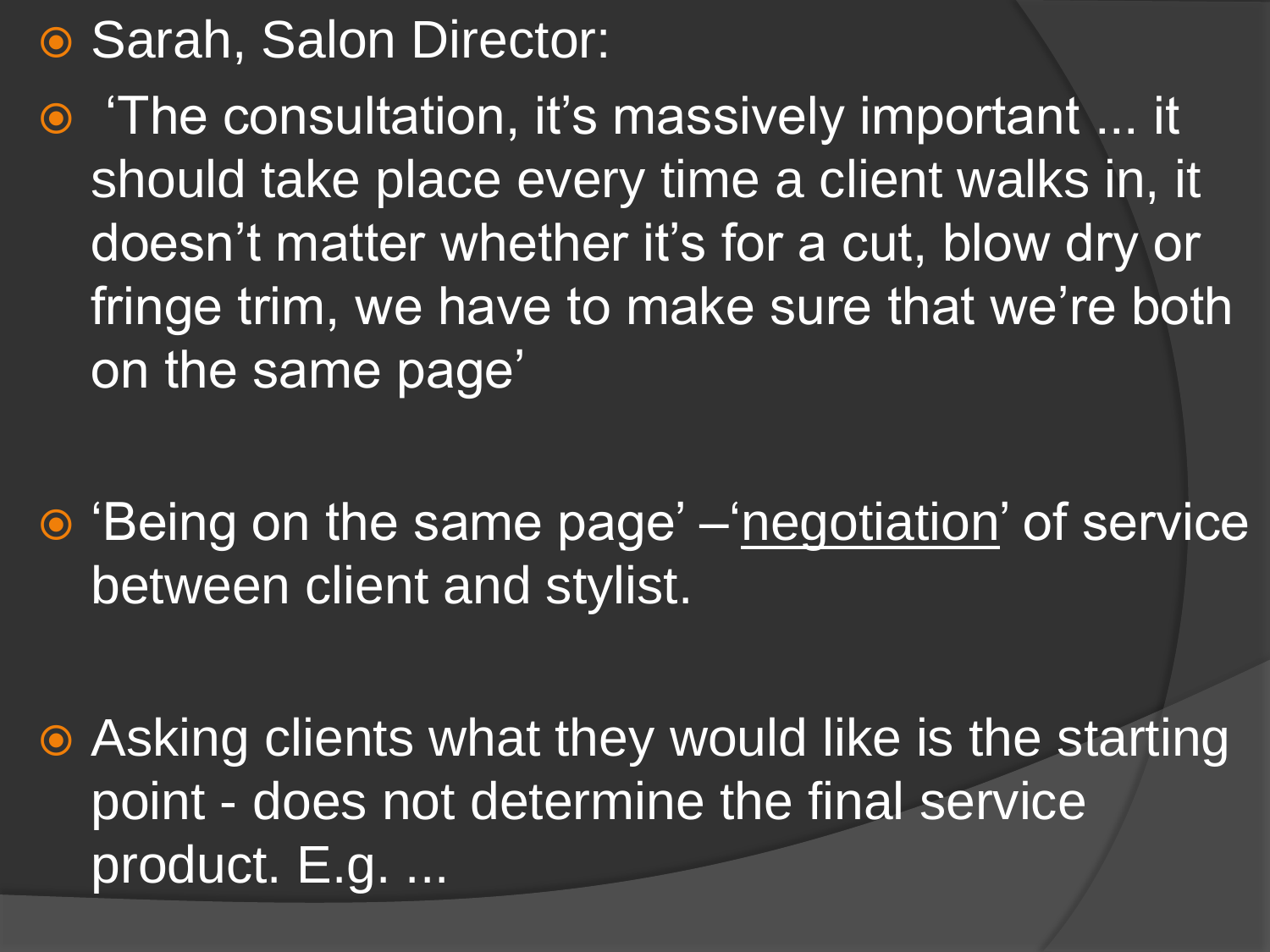#### James, senior stylist:

• I can spend 20, 25 minutes talking to someone before I even touch their hair, you know, and it is really important you know about their lifestyles ... there's so many things that contribute towards having the right hair do, it sounds daft, but things like if you"re swimming, do you wear a cap, have you got a deep cleansing shampoo to wash the chlorine out, you know.'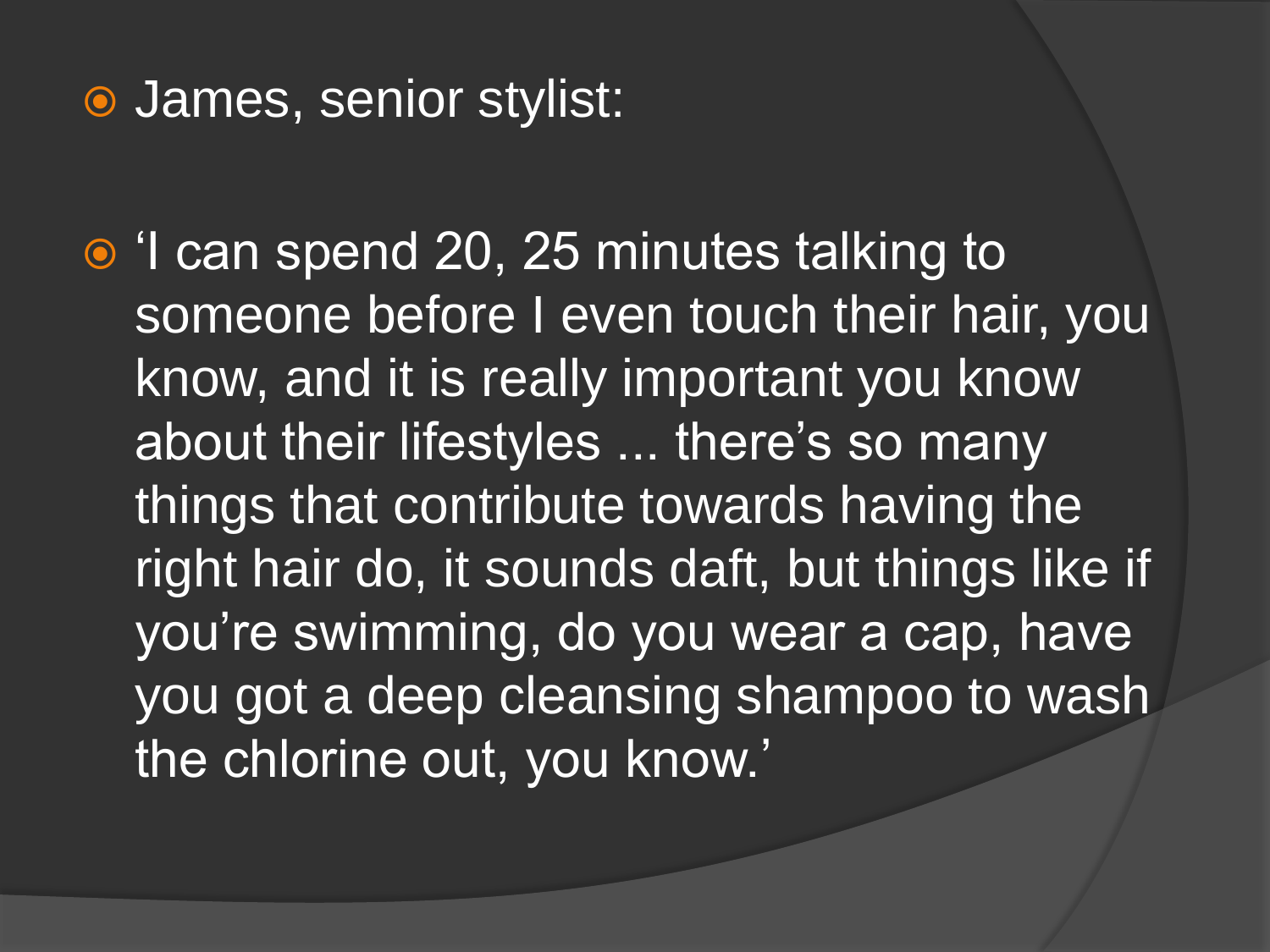**•** stylists discuss and make clients aware of:

• relevance and importance of their lifestyle upon hair style/treatment choices

• health and quality of hair

**■** suitability in terms of lifestyle, facial appearance, fashion, style and colour.

• That products matter - have impact on hair treatment choices as well as hair health and style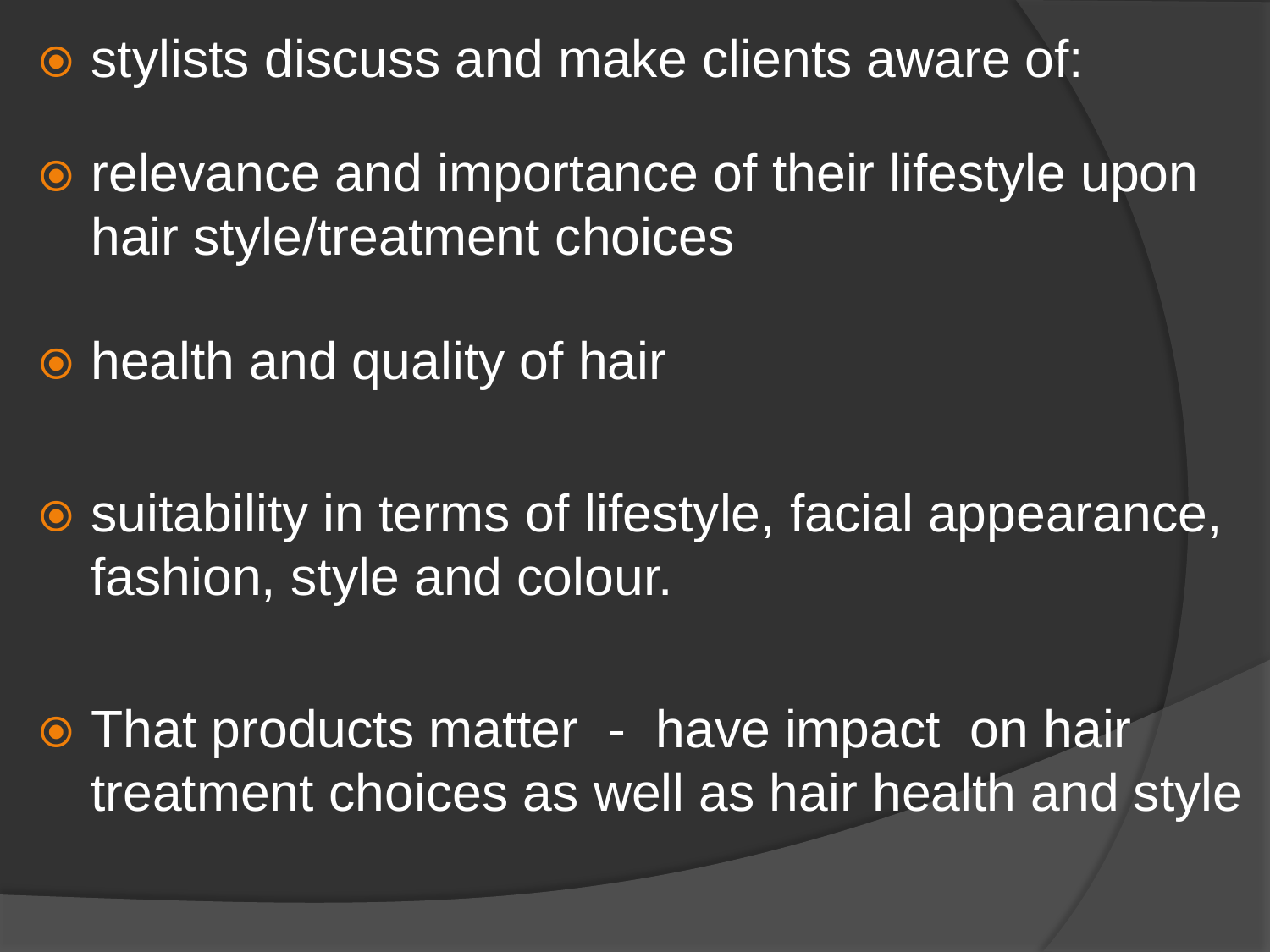● Consultations - stylists demonstrate knowledge and expertise through discussion of hair quality, type, products etc (as Gimlin also argues) – but this is not nullified through emotional labour process, e.g:

**• Tim, Business Dev Director: 'the customer** relationship, it's a compromise between what I know and what you want"

 $\odot$  Final product – result of negotiation, not just client request: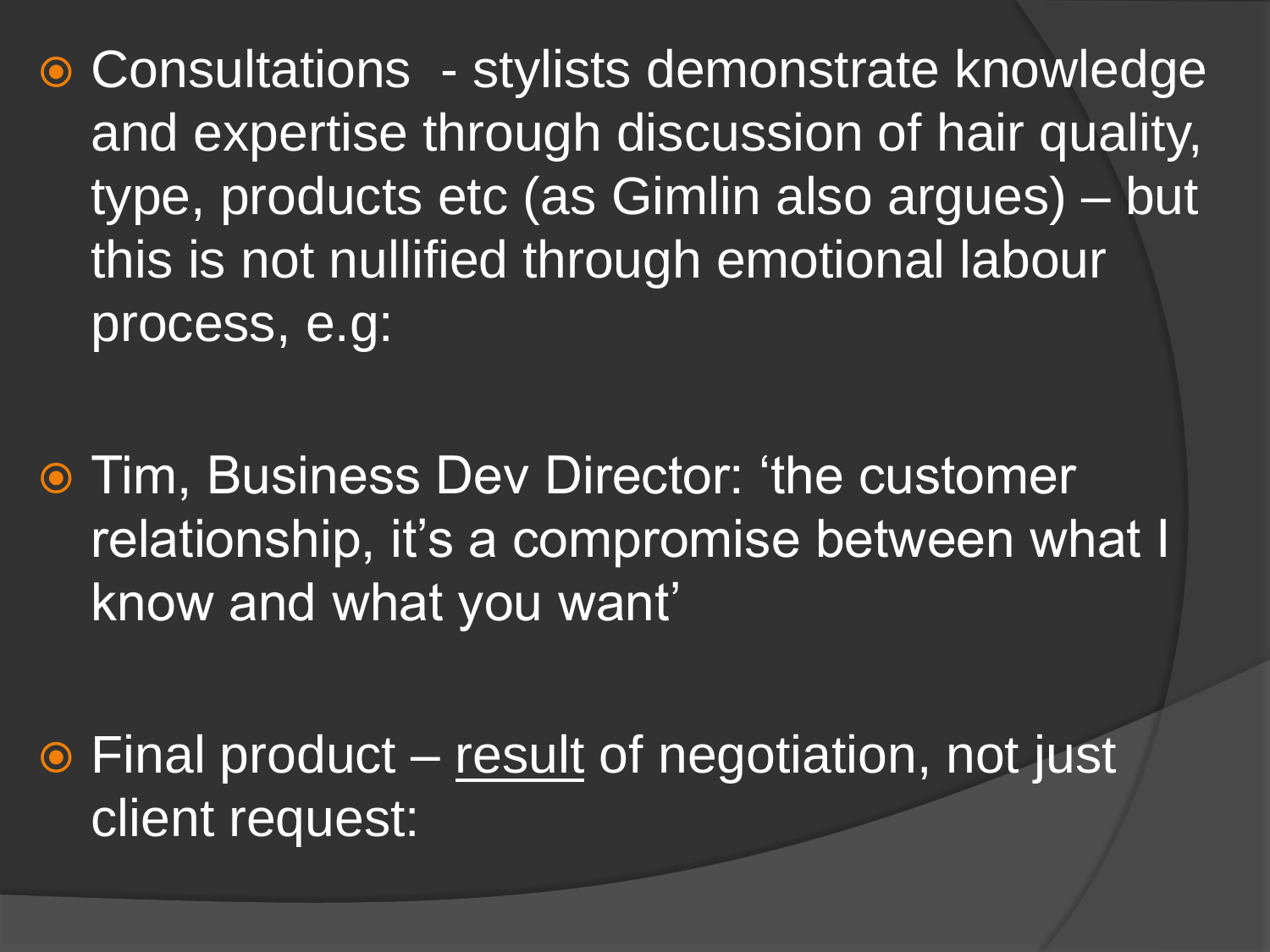- Emotional labour –involved 'changing the mind' of clients when requests went against their professional judgements:
- 'you generally say "oh I've got to be honest, that aint going to work. It's either not going to work on your hair or it"s not going to work for you", then you can say "but have you thought about having that instead" or "doing a bit of this instead"? '. (James, senior stylist)
- 'you say well I don't think it's, you know, why don"t we try this, and try and get them to change their mind but make it sound like it's their decision as well". (Maria, salon director)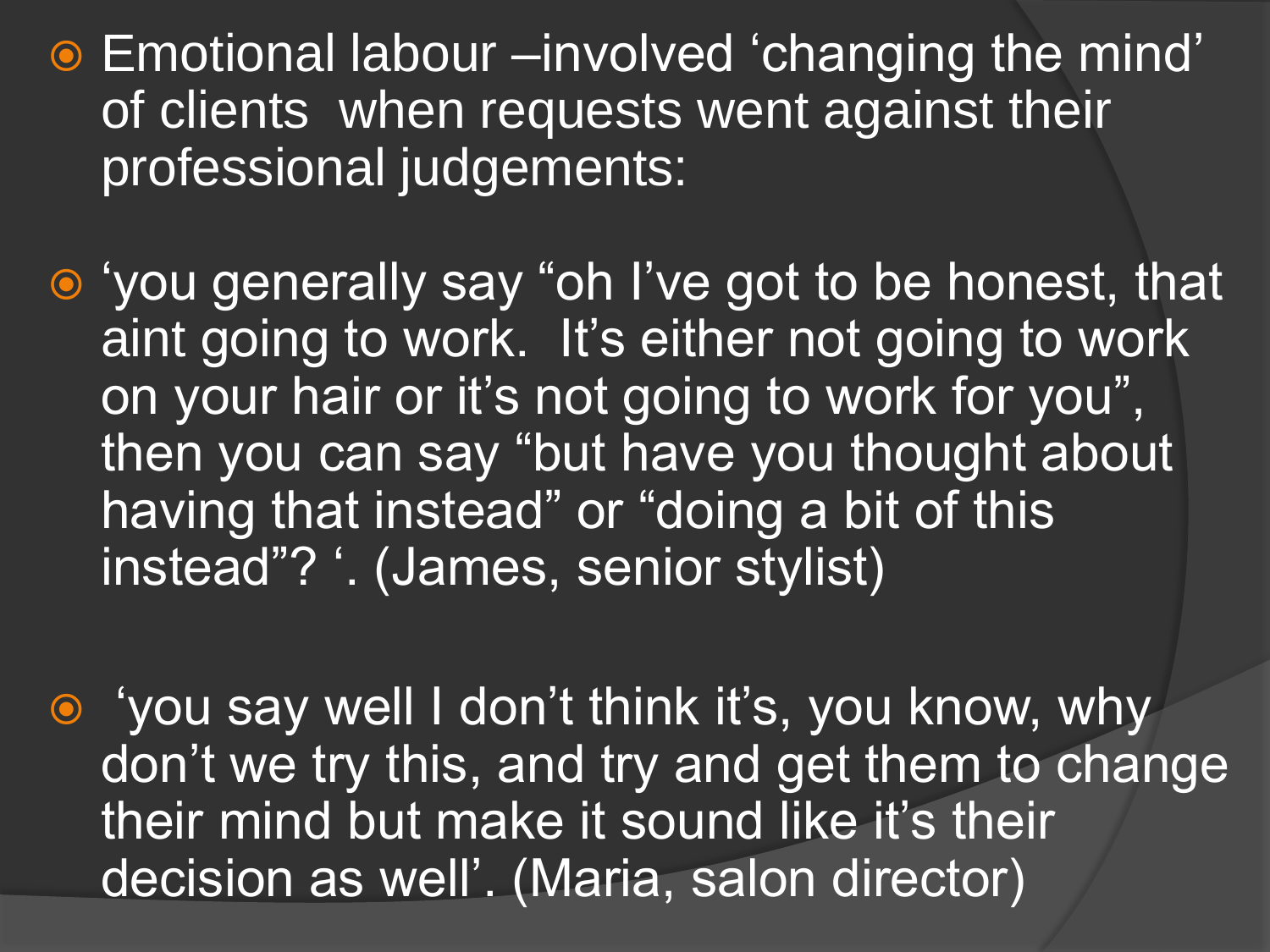Exerting influence over clients – reinforced (not prevented) through commercial nature of hair salons: clients seen to be 'adverts' for salons

 Also, reinforced through customer service ethos that emphasises 'delight', 'wowing' and 'exceeding the expectations' of clients

 Achieved through doing something different - "educating" the client :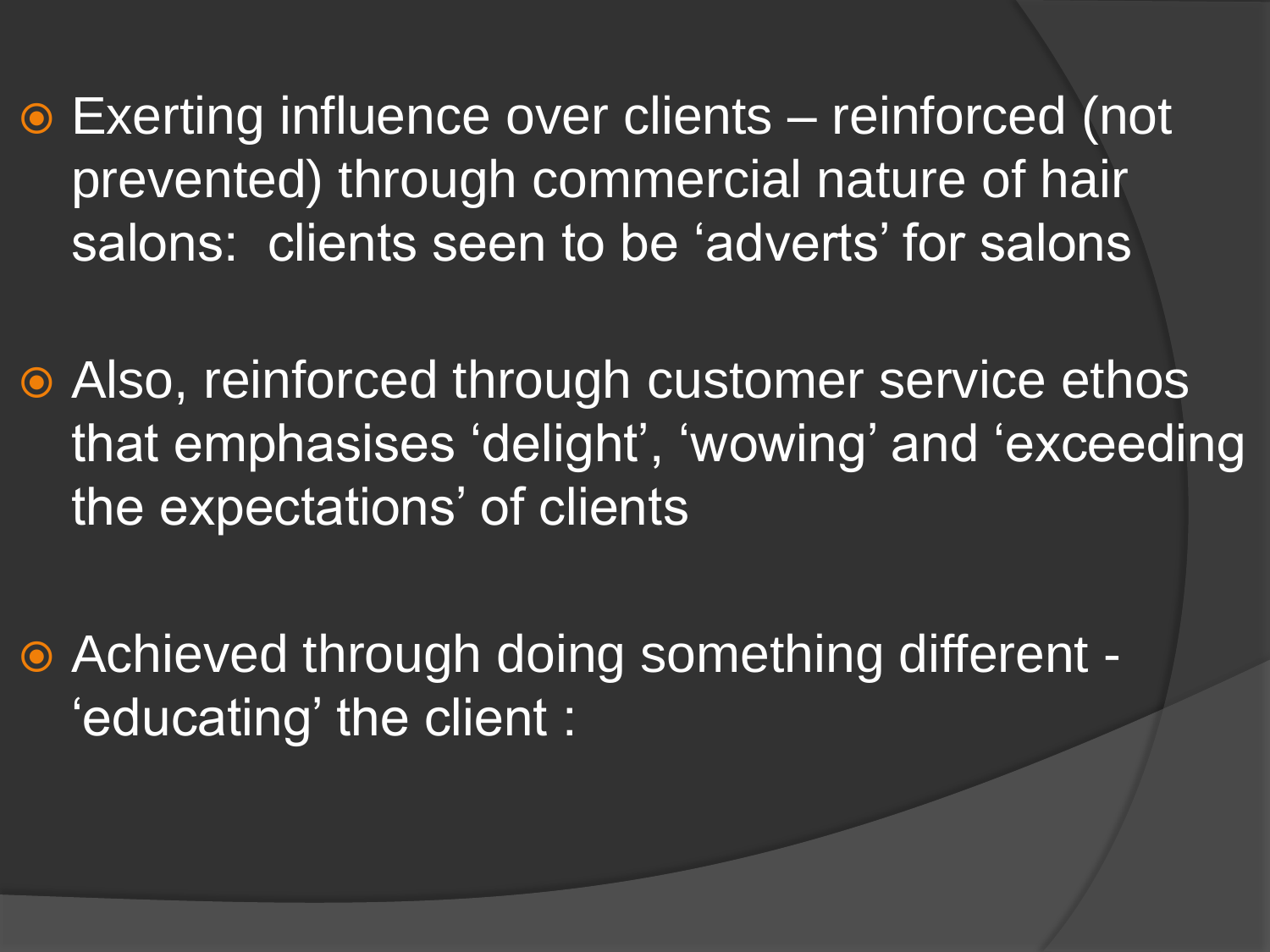### **• Gill, hairdressing academy trainer:**

 We make sure that the clients are at least educated in what we can tell them ... even just teaching someone how to shampoo their hair [and] educating them on how a product works and the difference between salon products to products on the open market. And then educating them how to use the correct products, yeah I'm very, very big on educating clients."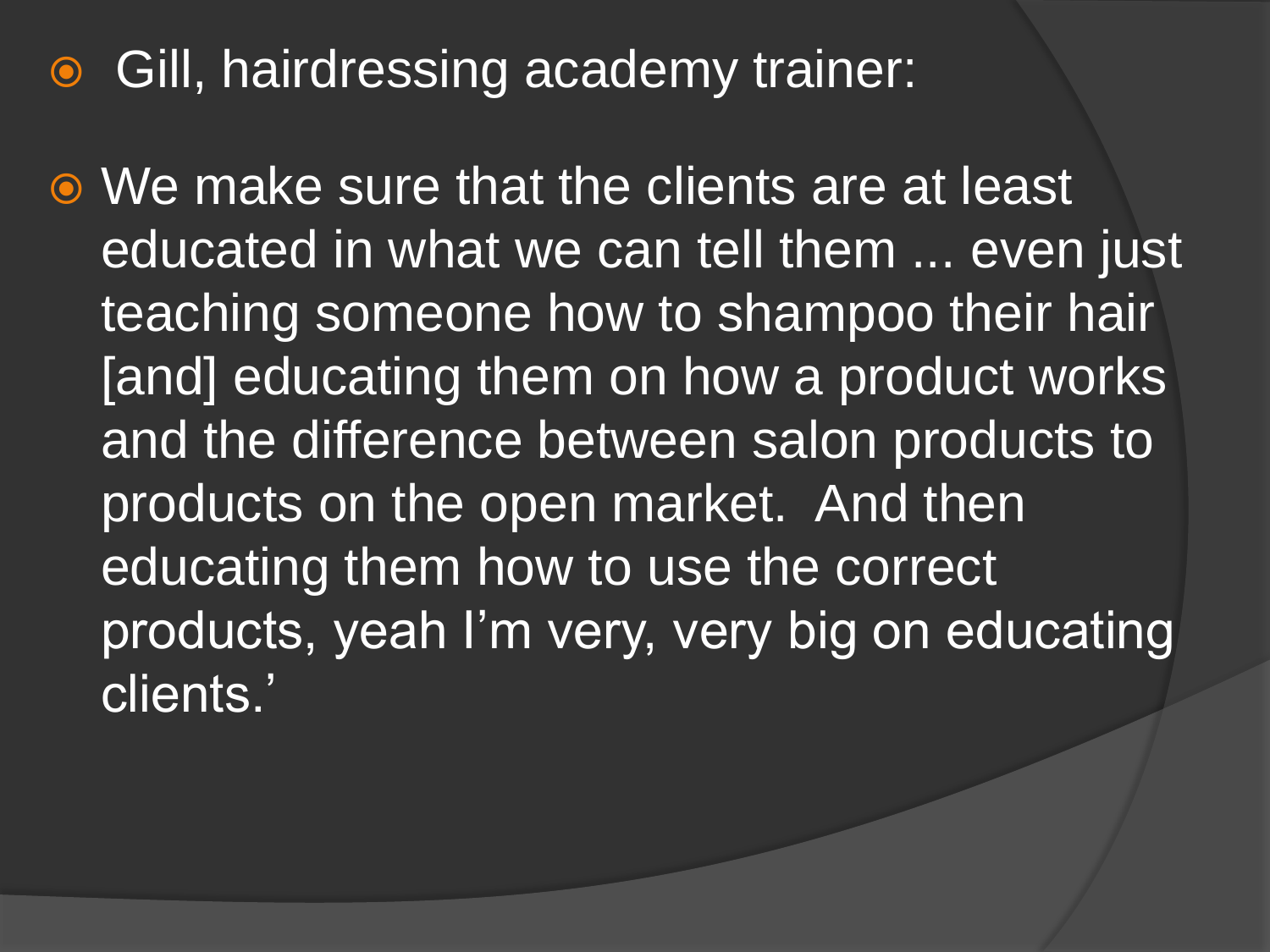Educating clients to "delight" and "wow" - way to:

- **Gain trust of clients**
- Retain clients, as they would be more likely to re-create their hairstyle at home,

increase product sales :

 "it"s explaining to the clients why you"re doing what you're doing ... they gradually start to understand and see the difference as well when they go home and use the products that we've recommended, or when they're drying it, different techniques [we have showed them] instead of what they've been doing. They're like "oh yeah, you know, it stayed in its shape a lot longer"" (Maria, salon director)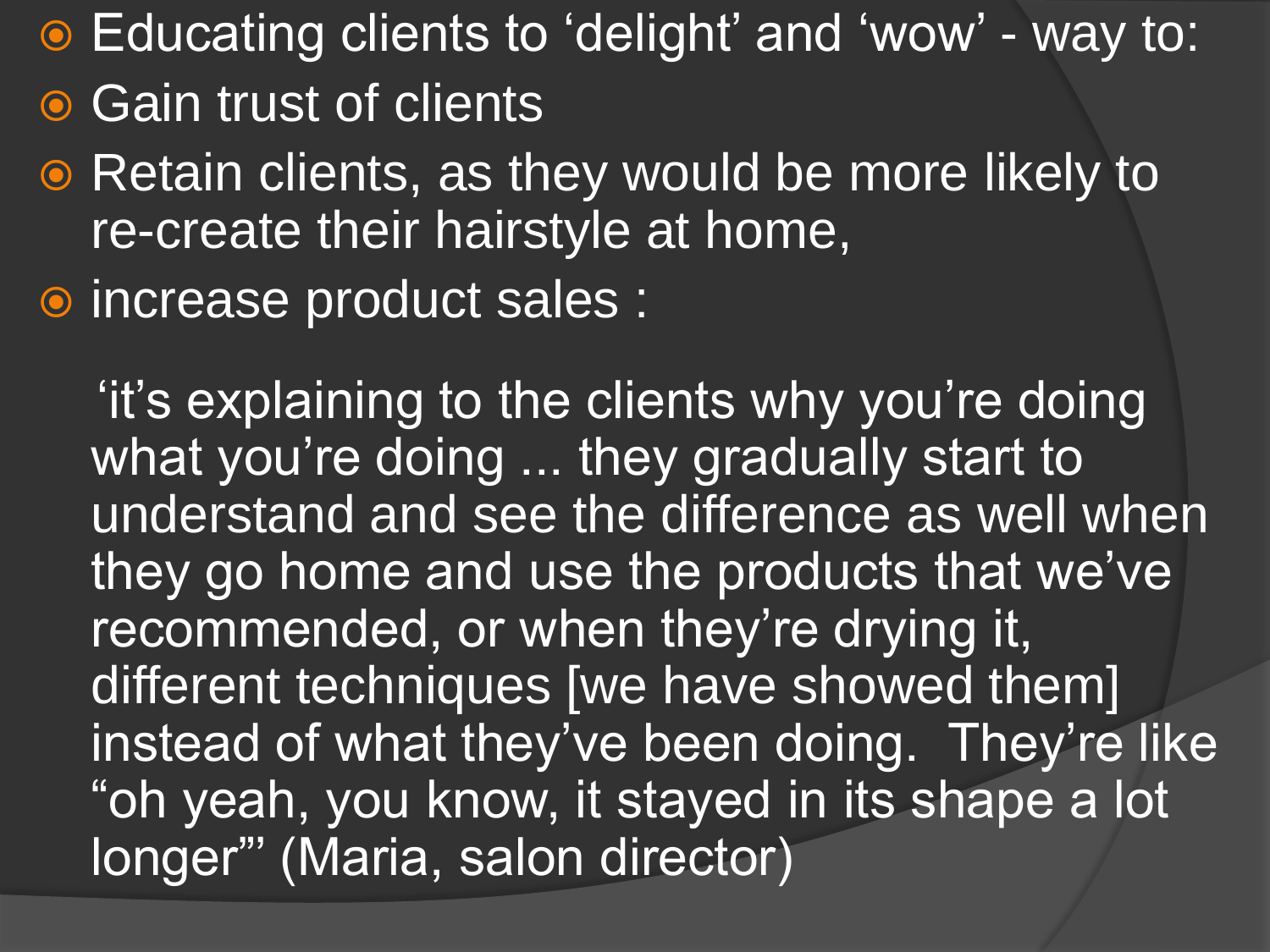work practice enabled stylists to become "teachers" and "educators" of ideas, techniques, products etc., rather than simply "service providers'

 $\bullet$  'educator' – stylists move away from stereotypical images and establish themselves as "professionals" in relation to clients:

• 'nine times out of ten the client says wow I didn't realise there was so much involved in it, you know, and they're impressed, and it gives the person who's done it a buzz, you know, it makes them feel, you know, they"re passing their knowledge on and someone's getting some knowledge out of it.' (Gill, hairdressing academy trainer) academy trainer) academy trainer) academy trainer) academy trainer) academy trainer  $\mathcal{N}$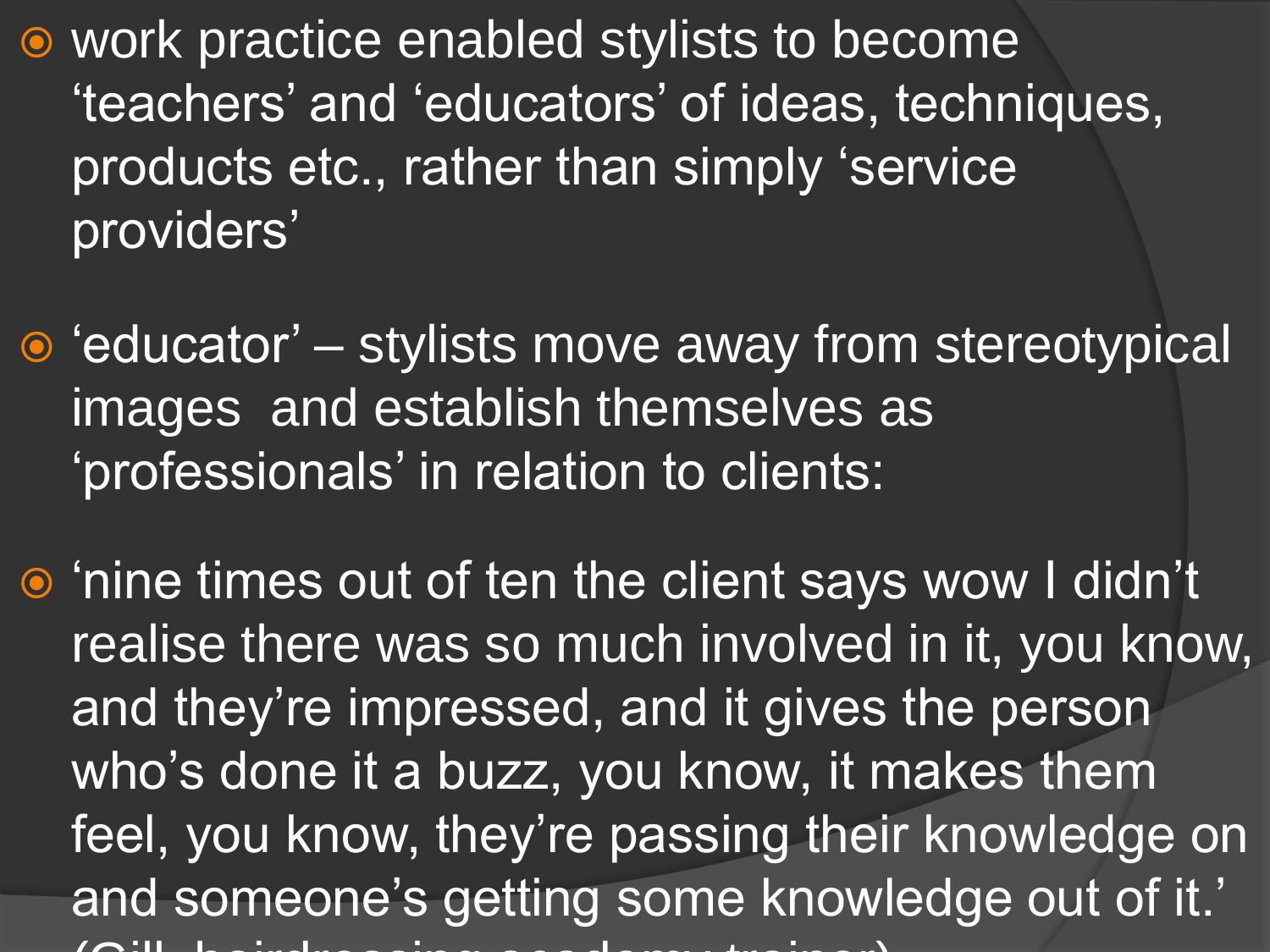## **⊙ Conclusions:**

**•** research in 'up-market' salons indicate a different picture to that portrayed by Gimlin

**• customer service/ 'influential' form of emotional'** labour - comprise resources (rather than barriers) for stylists':

● enhance their overall performance and establish a professional status in relation to their clients. – "professionalism" part of what is sold.